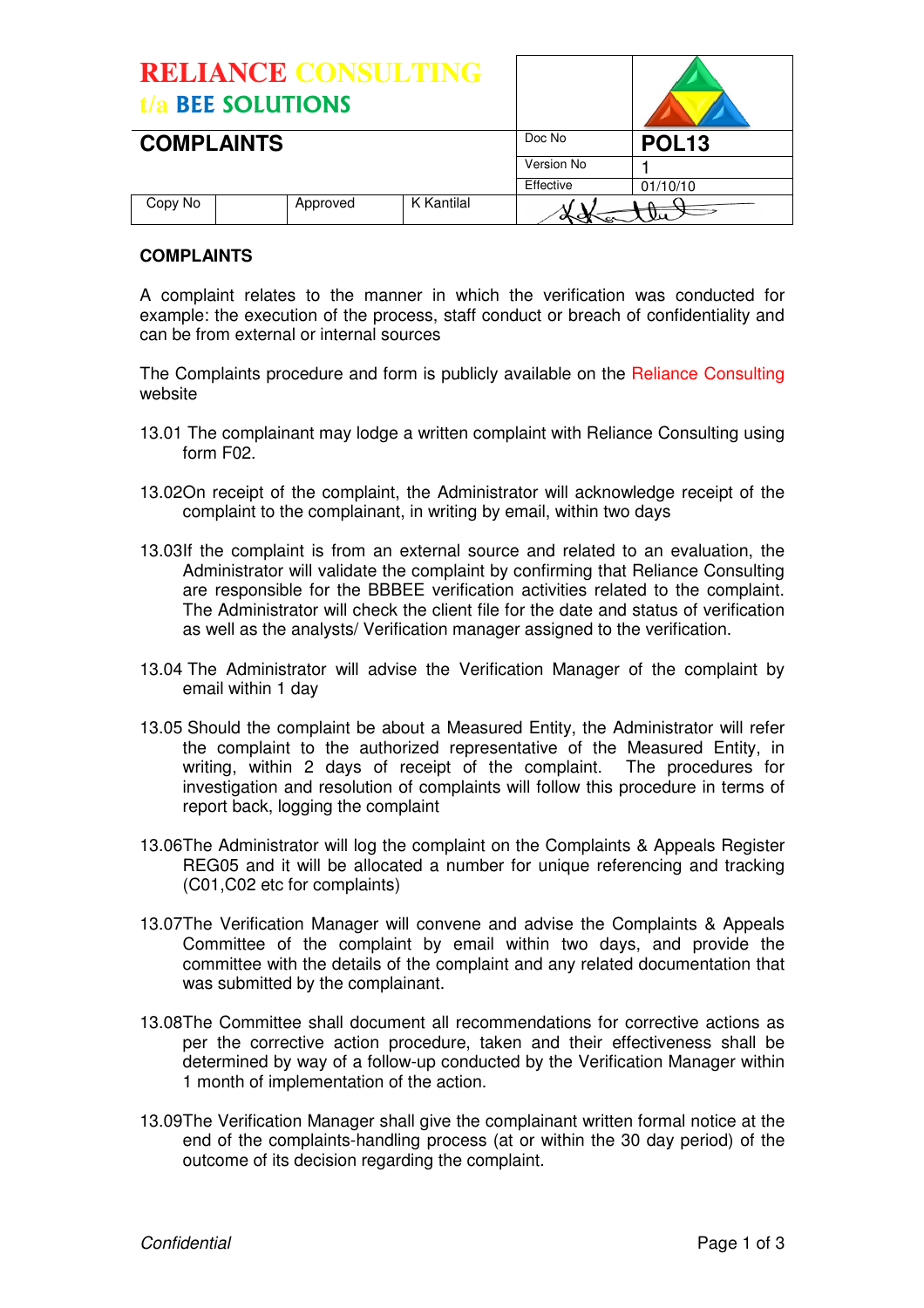| <b>RELIANCE CONSULTING</b><br>t/a BEE SOLUTIONS |          |            |              |          |
|-------------------------------------------------|----------|------------|--------------|----------|
| <b>COMPLAINTS</b>                               |          | Doc No     | <b>POL13</b> |          |
|                                                 |          |            | Version No   |          |
|                                                 |          |            | Effective    | 01/10/10 |
| Copy No                                         | Approved | K Kantilal |              |          |

- 13.10 Investigation of any decisions on complaints shall not result in any discriminatory actions against the complainant and those investigating a complaint shall be completely independent from the complaint or the activities surrounding the complaint. This is ensured by the Verification Manager who will review the original file to ensure staffs allocated to the investigation were not part of the original evaluation.
- 13.11 Corrective Action is taken in accordance with Corrective Action procedures POL14 and this may include disciplinary action, training, procedural reviews.
- 13.12 If the complainant is not satisfied with the outcome of the investigation, the Verification Manager will direct the complainant to the DTI and SANAS.

### **16.13 Terms of Reference; Appeals & Complaints Committee**

#### Purpose and Objectives of the committee:

The Appeals & Complaints Committee must investigate all complaints and appeals, using root cause analysis techniques outlined in the Corrective Action procedures, thoroughly, objectively and accurately within 30 (thirty) days from receipt of the complaint or appeal.

#### **Output**

- Root cause analysis.
- Solution recommendations.
- Final decision communicated in writing to the Verification Manager.
- Corrective action recommendations.
- Progress reports every two (two) weeks in writing to the Verification Manager.

The schedule and location of meetings for the committee Adhoc: As and when complaints / appeals are received then weekly

#### Competency requirements of committee members

Committee members must have a minimum level 3 in all competencies defined in the Individual's Skills Assessment. The person with the most experience and senior role will be appointed chairperson. Committee members will change depending on the complaint/ appeal origination to ensure impartiality and independence.

Number of committee members required Minimum of 2 two committee members.

#### Balance of interest consideration of the committee members

All employee records will be reviewed by the Verification Manager to ensure impartiality as well as the measured entities file to ensure independence from the original verification.

#### Basic Agenda

• Welcome